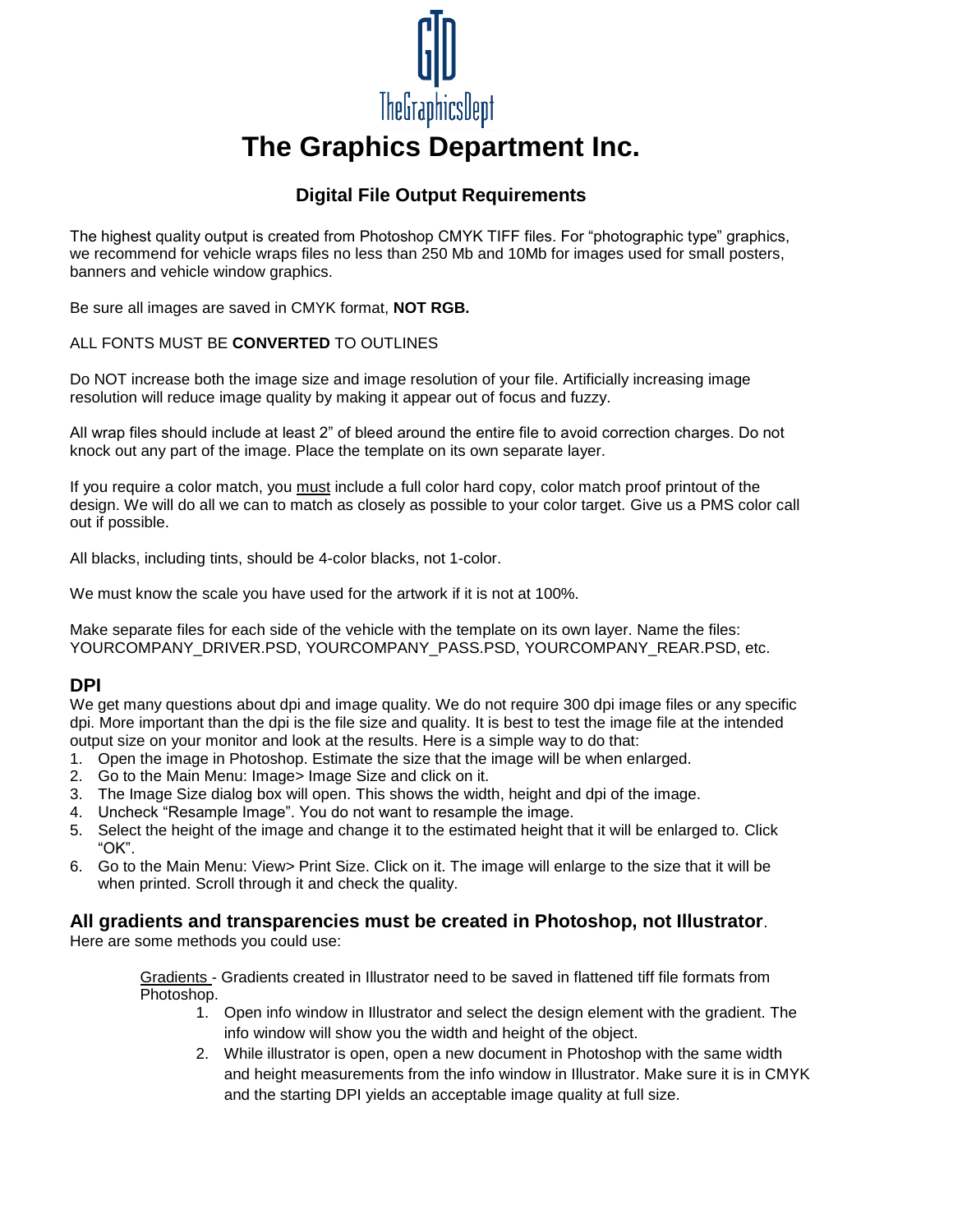- 3. Both illustrator and Photoshop windows should be open at the same time. Drag the vector object from Illustrator into the new document you opened in Photoshop. Resize to fit if needed.
- 4. Save as a .psd file in case any adjustments are needed. Then flatten and save as a .tif file.
- 5. In Illustrator go to file > place and place the newly created tiff file into the Illustrator document.

Glows/ Drop Shadows - Do not create glows or drop shadows in Illustrator. Create in Photoshop and place them into the Illustrator document.

- 1. Have you illustrator document open with the vector element you would like to place a glow or drop shadow on.
- 2. Select the vector element along with a background image or elements. Use the background image as the width and height for a new document in Photoshop.
- 3. Open a new document in photos shop with the width and height of the background image in Illustrator, starting DPI should yield an acceptable image quality at full size.
- 4. Click both background image and vector element you plan on placing a glow or drop shadow on and drag into the newly created Photoshop file. Adjust the artwork to fit the edges if needed.
- 5. Go back to Illustrator and click the vector element and drag it along into the Photoshop document as a separate layer. Place the vector object directly on top of the original image on the first layer.
- 6. Create the glow or drop shadow to your specifications.
- 7. Save as a .psd file for any future revisions if needed. Then flatten and save as a .tif file.
- 8. Back in illustrator go to file > place and place the background image and the vector element with glow/drop shadow into illustrator. Move into place of original image/vector element.
- 9. Move the original vector image to a layer above the newly created photo layer.
- 10. Make sure to add a small stroke if possible to cover any pixilation from the flattened tiff file.

## **Files Supported**

For the most "reliable" output of your files we recommend saving your files in Adobe Photoshop CS2 and Adobe Illustrator CS4 formats. Do not send files using the program InDesign. Yes, we can accept files in formats above CS2 for Photoshop or CS4 for Illustrator but we have learned that files process more reliably using CS2 and CS4 respectively.

Vector files – Adobe Illustrator (version CS4 or less) save as .eps. **ZIP your files if you have several files.** Raster files – Adobe Photoshop (version CS2 or less) save as .tif or .psd. **ZIP your files if you have several files.**

If we are profile cutting text or logos, make sure no lines cross each other.

## **Media Supported**

We accept CD-Rom, DVD or Electronic Files of 10Mb or less sent via email. Larger files can be sent to our secure FTP Server. Contact us for log-in information. Files will not be returned unless requested.

We do NOT guarantee a perfect color match for your file and monitor. Color is device dependent and will vary from uncalibrated monitor to uncalibrated monitor. Your file will be printed as is unless otherwise noted. NO refunds or reprints on your prepared files.